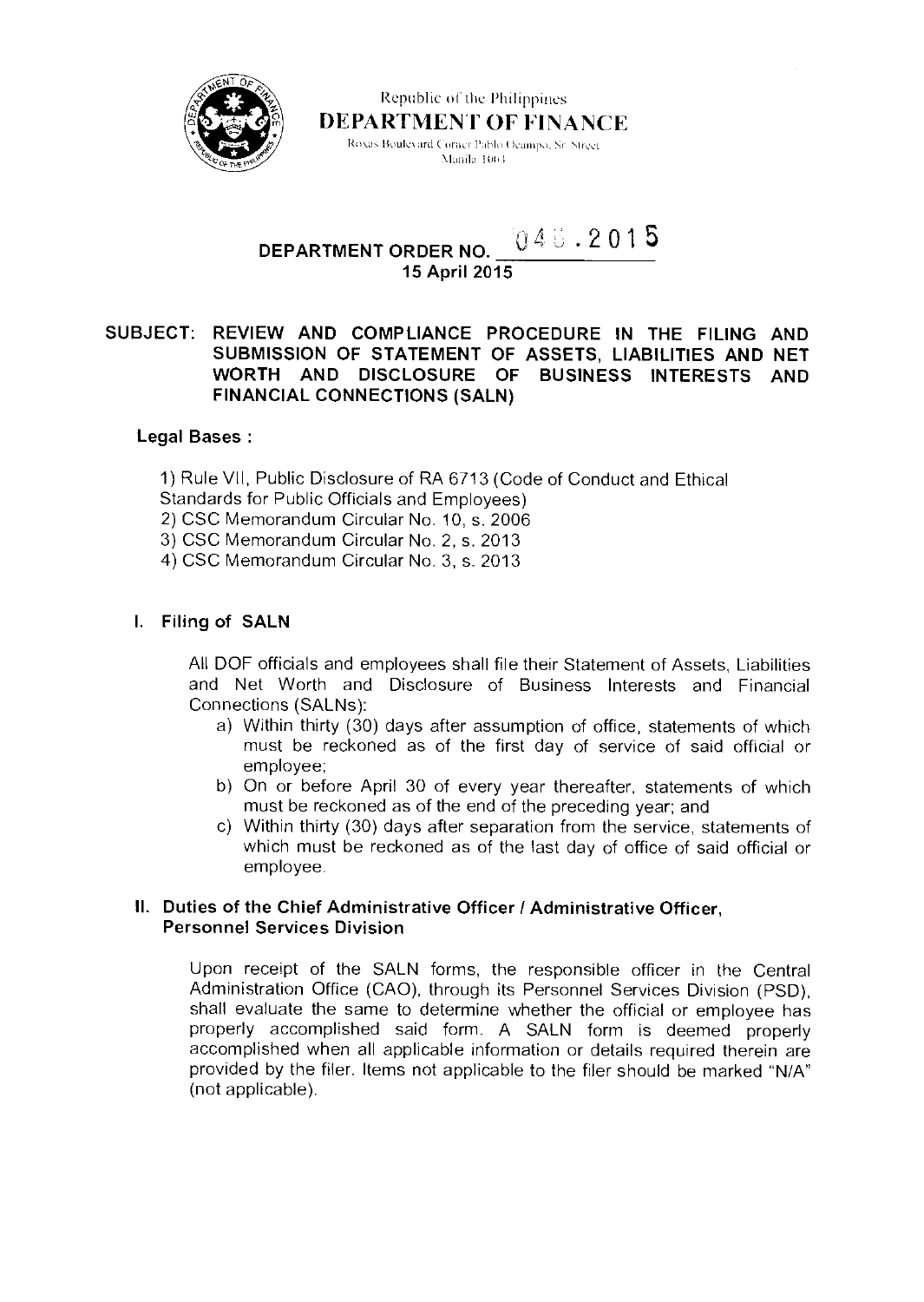For this purpose, the current Chief Administrative Officer of PSD shall be deemed the "responsible officer" herein referred to unless the "responsible officer" herein referred to, unless the Undersecretary for the Policy Development and Management Services Group designates a different officer, as may be appropriate and necessary.

### **Ill. Timeline for Annual Filing of SALN**

- **March 15** Issuance of memorandum by the Director, Central Administration Office (CAO) with attached SALN form enjoining all officials and employees to file and submit their SALN on or before April 30
- **April 30** Deadline for filing and submission of SALN of Officials (Secretary, Undersecretary, Assistant Secretary) to the Office of the President

Deadline for filing and submission of SALN of employees (Directors and below) to the PSD

- **May 1-15** Review and evaluation by the PSD of individual SALNs filed as to timeliness, completeness and propriety of form
- May 15 **Submission of List of Employees (Compliance/Non-**Compliance/ Incomplete SALN) (the "List") by the PSD to the Review and Compliance Committee (RCC)

The Secretary of Finance shall issue a Compliance Order, upon recommendation of the RCC, within five (5) days from notification of such recommendation and receipt of the List. The Compliance Order shall require (i) those who failed to submit their SALN and (ii) those who have incomplete data therein, to submit their SALN or to provide the lacking data, as appropriate. The officials or employees, to whom the order is directed/addressed, shall be given a non-extendable period of thirty (30) days from receipt of the order within which to comply.

**June 20** Submission by the PSD to the RCC of another list showing the names of persons who failed to comply within the 30-day period

> The RCC shall recommend to the Secretary of Finance the issuance of Show Cause Order, directing the official or employee concerned to submit a comment or counteraffidavit regarding his/her failure to correct or submit his/her